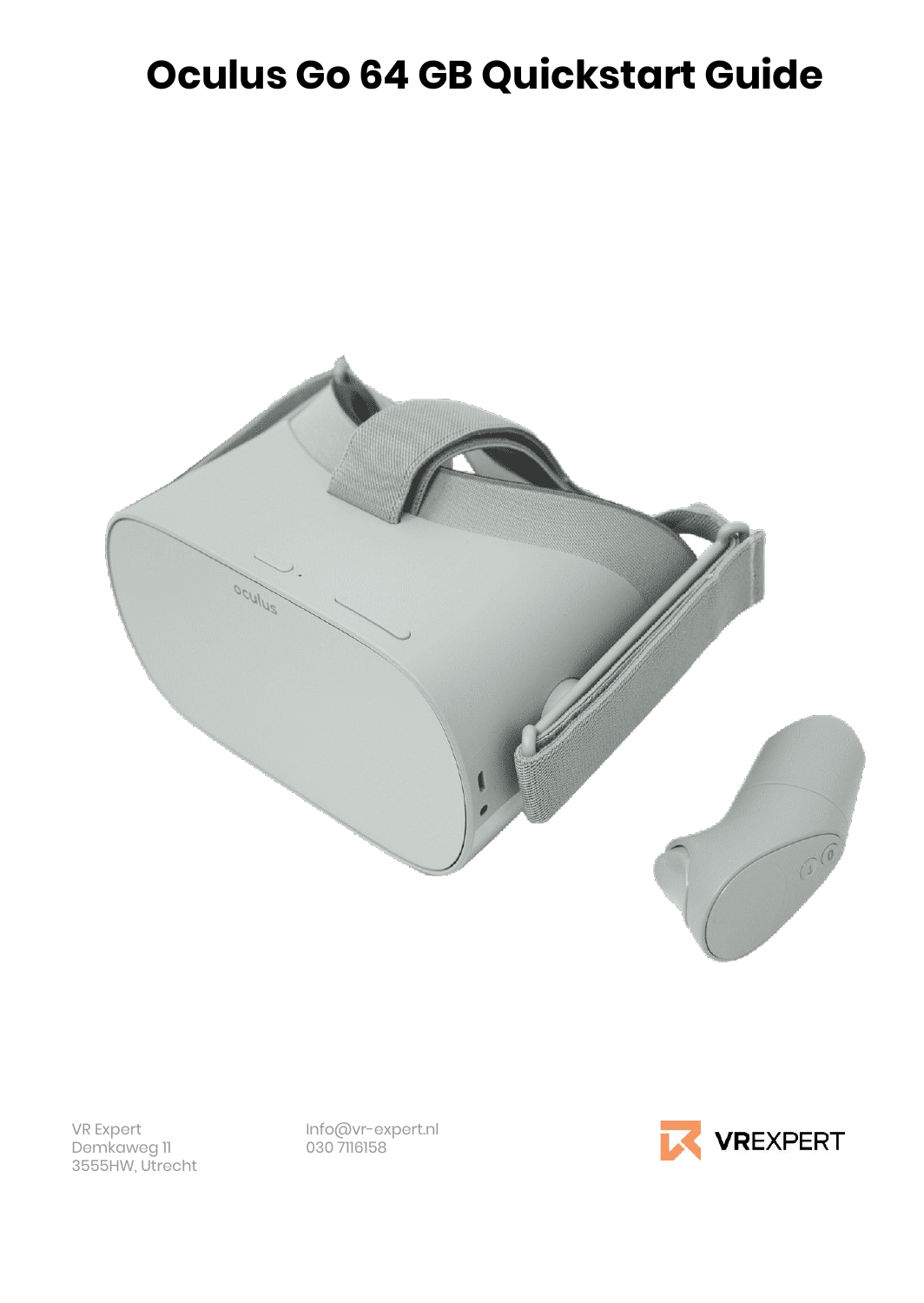

### **How to install**

- 1. Put on the Oculus Go 64 GB headset and hold the "Power-Button" for approximately 3 seconds.
- 2. The instructions of the headset will start automatically.
	- a. Take your phone and download the Oculus App.

### **Android:**

[https://play.google.com/store/apps/details?id=com.oculus.twiligh](https://play.google.com/store/apps/details?id=com.oculus.twilight) [t](https://play.google.com/store/apps/details?id=com.oculus.twilight)

or

### **IOS:**

<https://apps.apple.com/us/app/oculus-vr/id1366478176>

- b. Create an Oculus Account here: <https://secure.oculus.com/sign-up/>
- c. Log into the Oculus app.
- d. Choose the Oculus Go on your phone.
- e. Follow the tutorial on your phone.
- f. The phone will search for your Go automatically.
	- i. Choose the device by selecting the serial number corresponding to your headset. This number can be found on the left side of the headset.
- g. Please read the menu on your phone at the end of the installation. The menu contains useful information.
- h. Confirm the instructions and the Oculus Go 64 GB headset will automatically start the update
- 3. After the update the Oculus Go will start the main menu enjoy the ride!

Still questions? Please click the link for more installation tips: <https://www.youtube.com/watch?v=2WTk4p1-Pp0>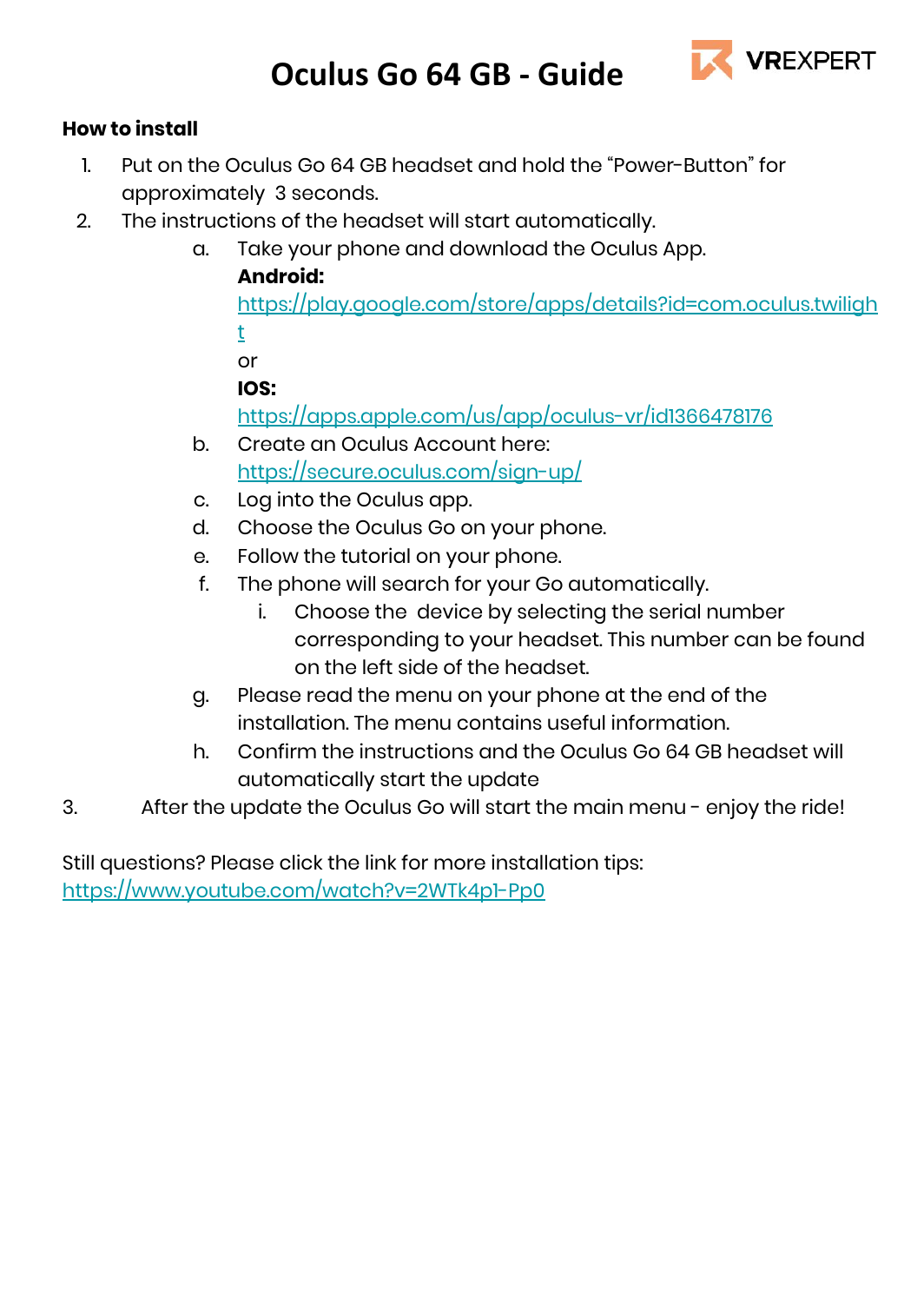

#### **Wi-Fi - How to connect**

- Click on 'settings' in the task bar inside the Oculus Go.
- Click on 'Wi-Fi'.
- Choose the Wifi you want to connect with and select it.
- Enter the password of the selected wifi and click connect.

#### **Main Menu in the device**

- *● Task bar of the Menu*
	- Here you will find the most common functions/symbols. (Navigate - Social - Sharings -Notifications - Settings)
- *● Home*
	- *○* The last used application and the most popular Oculus applications are displayed here.
- *● Oculus Store*
	- *○* Search and download new Applications.

### **How to download applications from the Oculus store**

- 1. Click on 'Oculus Store' in the Oculus Go main menu.
- 2. Search for the desired application in the Oculus store or search for the application manually with the search function. (Navigate -> Search)
- 3. Click on the desired application and then press on 'download' or 'buy'.
- 4. After downloading, the application will appear in your Oculus

### **VR Expert this S**ry.

### **Developer Mode**

- 1. Go to the Oculus app on your phone.
- 2. Go to settings.
- 3. Make sure your phone is connected with the device. (see section 1 of guide)
- 4. As soon as you are connected with your device, the red light will turn green and a small arrow will appear.
- 5. Click on the arrow.
- 6. Go to 'more settings'.
- 7. Go to 'developer mode'.
- 8. Turn on developer mode The device is now in developer mode.

#### Want to know more about developer mode, see:

[https://developer.oculus.com/documentation/native/android/mobile-device-setu](https://developer.oculus.com/documentation/native/android/mobile-device-setup/)

[p/](https://developer.oculus.com/documentation/native/android/mobile-device-setup/)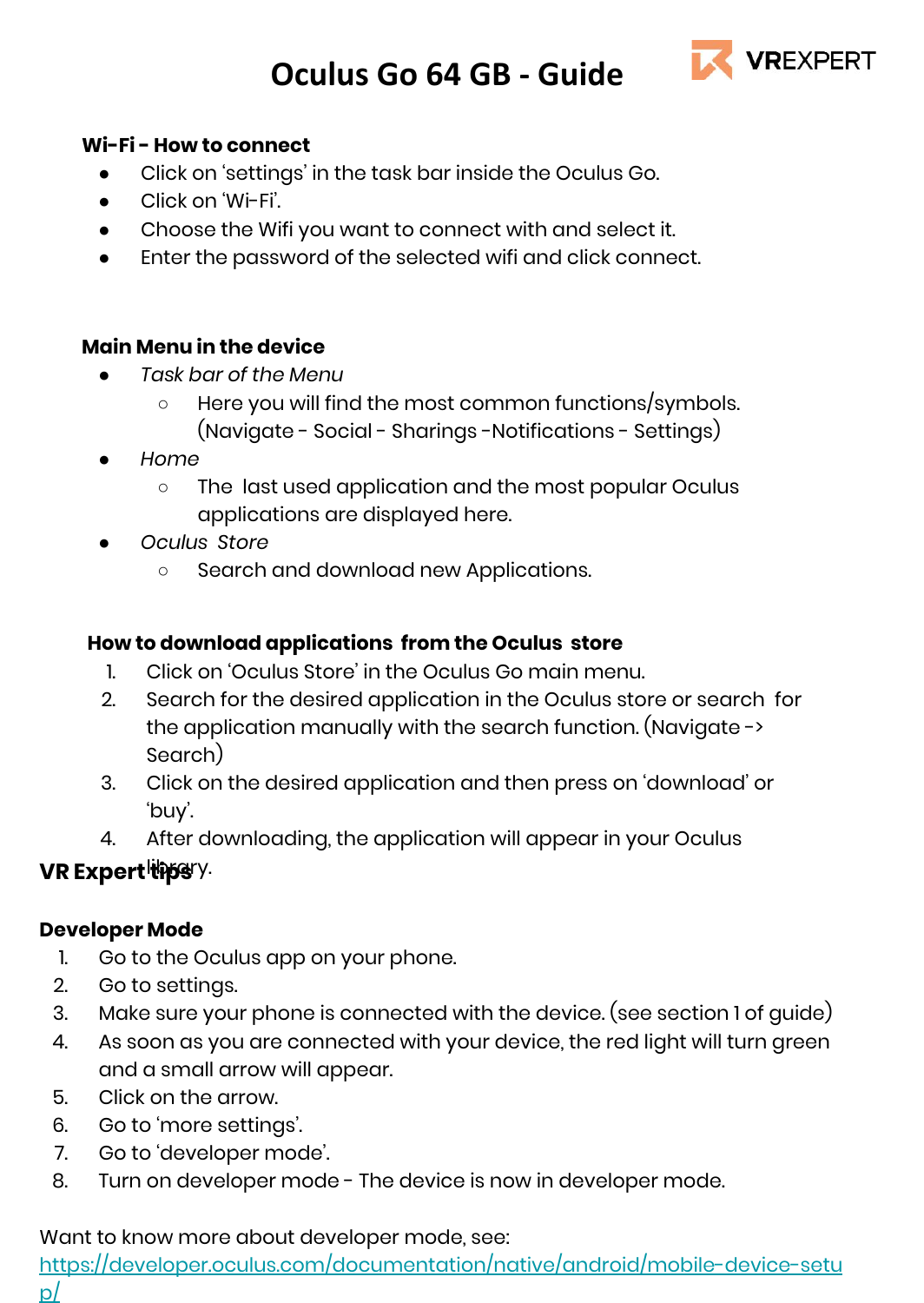

### **VR Expert tips**

### **Developer Mode**

- 1. Go to the Oculus app on your phone.
- 2. Go to settings.
- 3. Make sure your phone is connected with the device. (see section 1 of guide)
- 4. As soon as you are connected with your device, the red light will turn green and a small arrow will appear.
- 5. Click on the arrow.
- 6. Go to 'more settings'.
- 7. Go to 'developer mode'.
- 8. Turn on developer mode The device is now in developer mode.

### Want to know more about developer mode, see:

[https://developer.oculus.com/documentation/native/android/mobile-device-setu](https://developer.oculus.com/documentation/native/android/mobile-device-setup/) [p/](https://developer.oculus.com/documentation/native/android/mobile-device-setup/)

### **How to download an application using a redeem code**

- 1. Go to the Oculus app on your phone and log in.<br>2. Go to settings
- Go to settings.
- 3. Scroll down to Payment.
- 4. Press Redeem Code.
- 5. Enter your Redeem Code.
- 6. You will now be able to download the application from your Oculus library.

### **How to download your own application**

- 1. Turn on your computer and open an internet browser.
- 2. Go to:<https://sidequestvr.com/setup-howto>
- 3. Download sidequest on your computer and install the right version.
- 4. Connect your headset through a USB-Cable with your computer.
- 5. Watch the screen of your headset and click allow twice to connect.
- 6. Make sure the device is in 'developer mode' (see section above).
- 7. Make sure that the device is connected and Sidequest recognizes your device. At the sidequest window a green light should appear at the top left side.
- 8. Click on 'Install apk file from folder on computer' in the taskbar.
- 9. Select the application you want to install.
- 10. In 'running task' at the sidequest window you can follow the process of downloading.
- 11. Restart the headset.
- 12. In your Oculus Quest, go to ''Navigate'' in the taskbar.
- 13. Choose "library".
- 14. Go to 'Unknown Sources'.
- 15. Search for the downloaded application and open it!